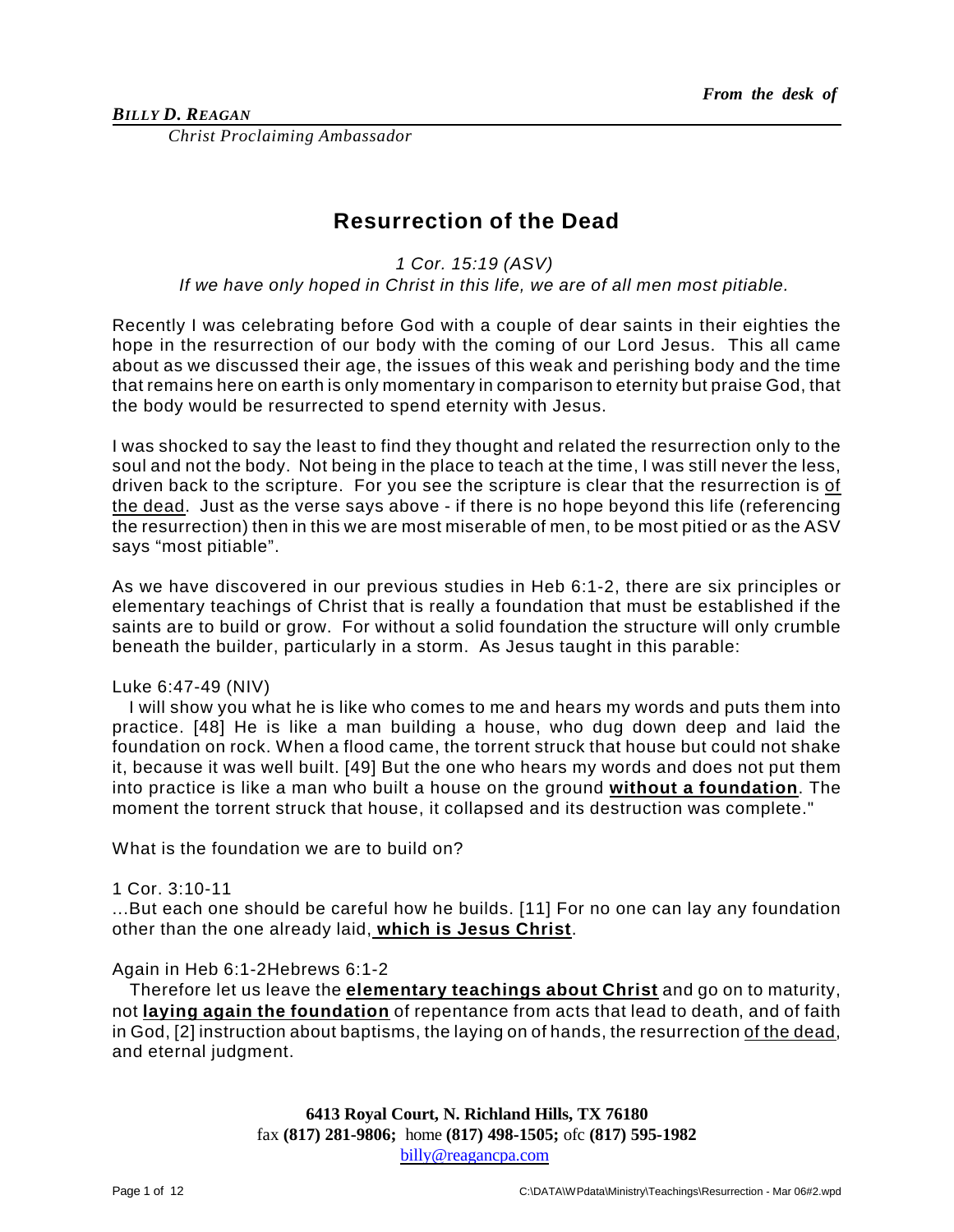The foundation in Christ begins with the basic teaching of Christ and in this verse it implies only after laying this foundation can we go on to maturity.

This is also shown in the a verse that tells us how we are to study God's Word and the order we are to pursue the more mature things with God.

### Isaiah 28:9-10 (KJV)

Whom shall he teach knowledge? and whom shall he make to understand doctrine? them that are weaned from the milk, and drawn from the breasts. [10] For precept must be upon precept, precept upon precept; line upon line, line upon line; here a little, and there a little:

Only after drinking of the milk and being weaned from the breast can one grow in understanding and maturity and then only step by step and line by line, precept upon precept.

This I have come to appreciate more and more as I declare God's Word and His teachings. So I hope to set another of the foundation stones in Christ tonight so that we will be more ready to build on with the more mature doctrines.

Most Pitiable of Men, was given consideration as the title of this teaching and it still remains a good title because without clear understanding we could remain in our sins and have no righteousness or justification, as you will see later in the study.

God by Holy Spirit revelation through his servant Paul, dedicated much scripture to this topic of the resurrection of the dead and its importance.

It is written in Romans 4:25 that Jesus died for our sins but was raised from the dead so that we might be justified. **Without believing the resurrection** *of the dead* **we have no righteousness nor justification**. Do you hear this. NO JUSTICATION!

Romans 4:22-25 (NIV)

This is why "it was credited to him as righteousness." [23] The words "it was credited to him" were written not for him alone, [24] but also for us, to whom God will credit righteousness--**for us who believe** in him who raised Jesus our Lord from the dead. [25] He was delivered over to death for our sins and **was raised to life for our justification**.

What are we to believe - Romans 10:9

That if you confess with your mouth, "Jesus is Lord," **and believe in your heart that God raised him from the dead**, you will be saved.

If one does not believe Jesus was raised from the dead, that is in body, then they remain in their sin. That is to say, they remain a unregenerate man, condemned because they have not believed.

1 Cor. 15:12-17

But if it is preached that Christ has been raised from the dead, how can some of you say that there is no resurrection of the dead? [13] If there is no resurrection of the dead, then not even Christ has been raised. [14] And if Christ has not been raised, our preaching is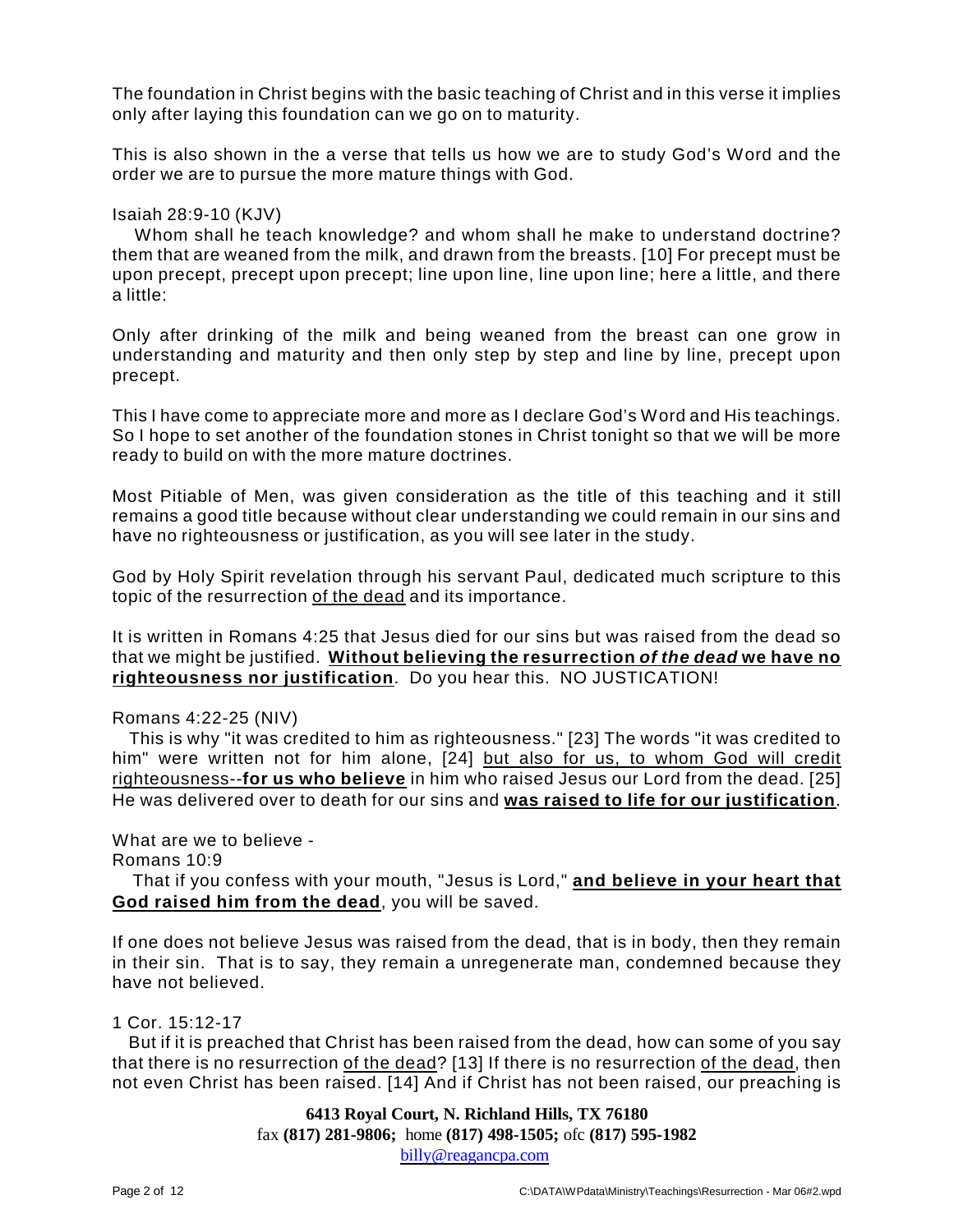useless and so is your faith. [15] More than that, we are then found to be false witnesses about God, for we have testified about God that he raised Christ from the dead. But he did not raise him if in fact the dead are not raised. [16] For if the dead are not raised, then Christ has not been raised either. [17] And if Christ has **not** been raised, your faith is futile; **you are still in your sins**.

Mark 16:16

Whoever believes and is baptized will be saved, **but whoever does not believe will be condemned.**

Raised from the dead. Who are the dead? I will not get in a deep discussion of death but for this time it is a BODY without the breath of life. When death takes over and puts this body in the grave. From where was Jesus raised, but from the grave in body NOT in soul and spirit alone. **This is critical issue** and many have missed justification and freedom from sin because they do not believe the resurrection of the dead is for the body!!! This, the body, I will examine later in more detail from scripture.

This is why it is written first in Hosea 13:14 as prophetic and in 1 Cor 15:55 as victory seen.

# 1 Cor. 15:54-55, 57

When the perishable has been clothed with the imperishable, and the mortal with immortality, then the saying that is written will come true: "Death has been swallowed up in victory."

[55] "Where, O death, is your victory?

Where, O death, is your sting?"...

[57] But thanks be to God! He gives us the victory through our Lord Jesus Christ.

By what evidence can we claim this victory. By Jesus, who was and is the first one, called **'firstfruits'** of those who are in the grave to be raised. And HOW do we claim this victory of what was seen over 2,000 years ago. By faith, being certain of what is not seen, by believing in our heart that Jesus was raised from the dead.

# 1 Cor. 15:20

But Christ has indeed been raised from the dead, the firstfruits of those who have fallen asleep. ...[23] But each in his own turn: Christ, the firstfruits; then, **when he comes**, those who belong to him.

Now let us go to the question that is recorded in

1 Cor. 15:35

But someone may ask, "How are the dead raised? With what kind of body will they come?"

Two things of importance here - dead raised, but more so the fact that here it addresses that we will receive a body. Body, this is the a physical body. Let us review some of the verses about Jesus's resurrection on that 3rd day after His death.

# Matthew 28:5-6

The angel said to the women, "Do not be afraid, for I know that you are looking for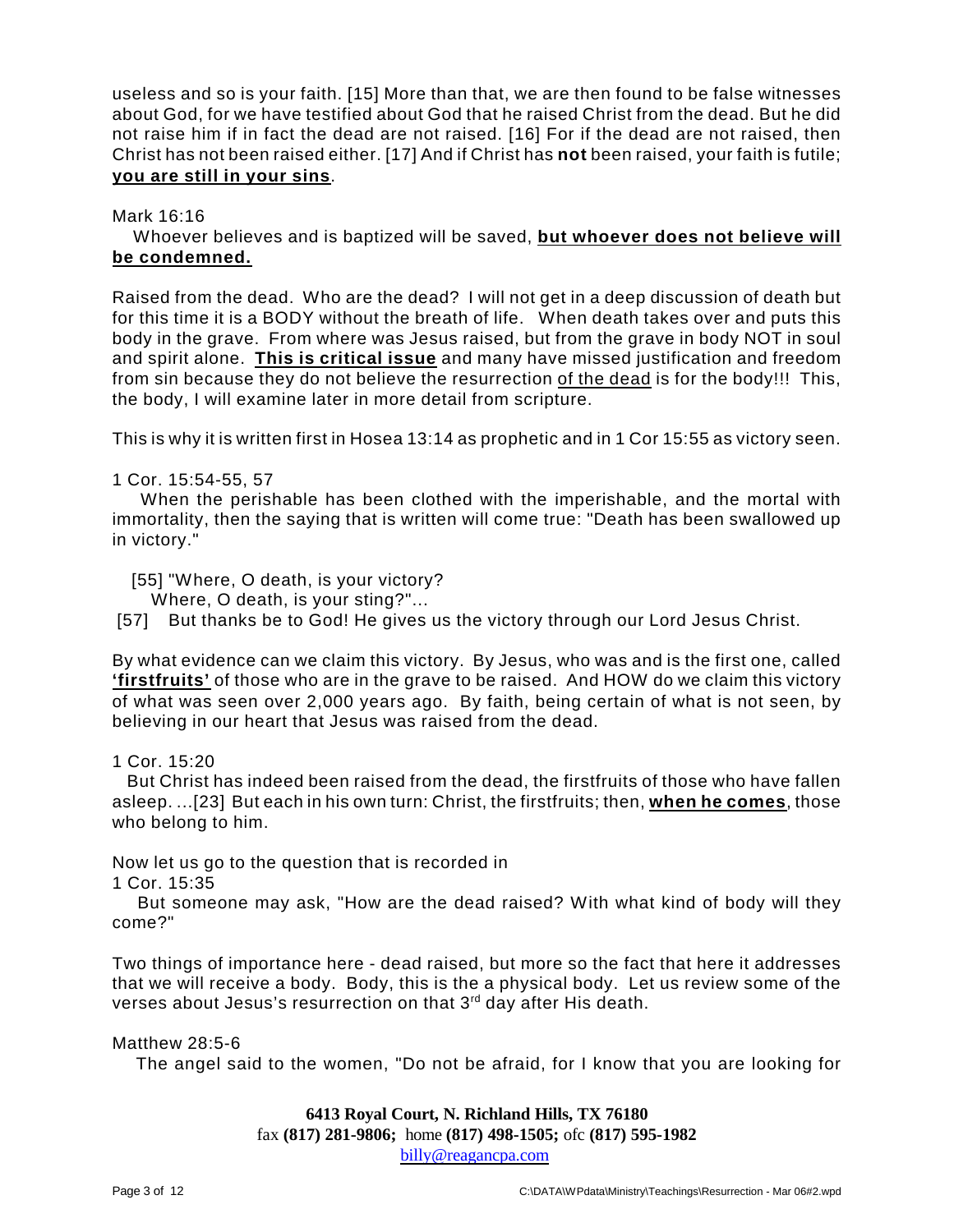Jesus, who was crucified. [6] He is not here; he has risen, just as he said. Come and see the place where he lay.

## Luke 24:2-3,6

They found the stone rolled away from the tomb, [3] but when they entered, **they did not find the body** of the Lord Jesus...[6] He is not here; **he has risen**! Remember how he told you, while he was still with you in Galilee:

### Mark 16:6

"Don't be alarmed," he said. "You are looking for Jesus the Nazarene, who was crucified. He has risen! **He is not here**. See the place where they laid him.

### John 20:12, 14, 17

and saw two angels in white, seated **where Jesus' body had been**, one at the head and the other at the foot... [14] At this, she turned around and **saw Jesus standing there**, but she did not realize that it was Jesus... [17] Jesus said, "**Do not hold on to me**, for I have not yet returned to the Father. Go instead to my brothers and tell them, 'I am returning to my Father and your Father, to my God and your God.' "

When addressing the resurrection of the dead, the body will rise as shown by the accounts of the resurrection of Jesus by the eye witnesses. There was no BODY in the tomb, and when he appeared, Mary could see Him and touch Him or hold Him. A physical resurrection from the grave. Hallelujah. Praise God for there is a day when we will see our bodies resurrected.

Back to 1 Cor 15. As we read this passage, we can see that Paul was clear in identifying that the body is the subject of the resurrection.

### 1 Cor. 15:35-44,53

But someone may ask, "How are the dead raised? With what kind of **body** will they come?" [36] How foolish! What you sow does not come to life unless it dies. [37] When you sow, you do not plant the **body** that will be, but just a seed, perhaps of wheat or of something else. [38] But God gives it a **body** as he has determined, and to each kind of seed he gives its own **body**. [39] All flesh is not the same: Men have one kind of flesh, animals have another, birds another and fish another. [40] There are also heavenly bodies and there are earthly bodies; but the splendor of the heavenly bodies is one kind, and the splendor of the earthly bodies is another. [41] The sun has one kind of splendor, the moon another and the stars another; and star differs from star in splendor.

[42] So will it be with the resurrection of the dead. The **body** that is sown is perishable, it is raised imperishable; [43] it is sown in dishonor, it is raised in glory; it is sown in weakness, it is raised in power; [44] it is sown a natural **body**, it is raised a spiritual **body**. If there is a natural **body**, there is also a spiritual **body**...[53] For the perishable must clothe itself with the imperishable, and the mortal with immortality.

Not only does this passage clarify that it is the body, it also answers the question as to what kind of body? Remember, it is a physical body, though fully changed for the purpose to survive eternity with victory over death. There are 5 changes that occur as revealed here.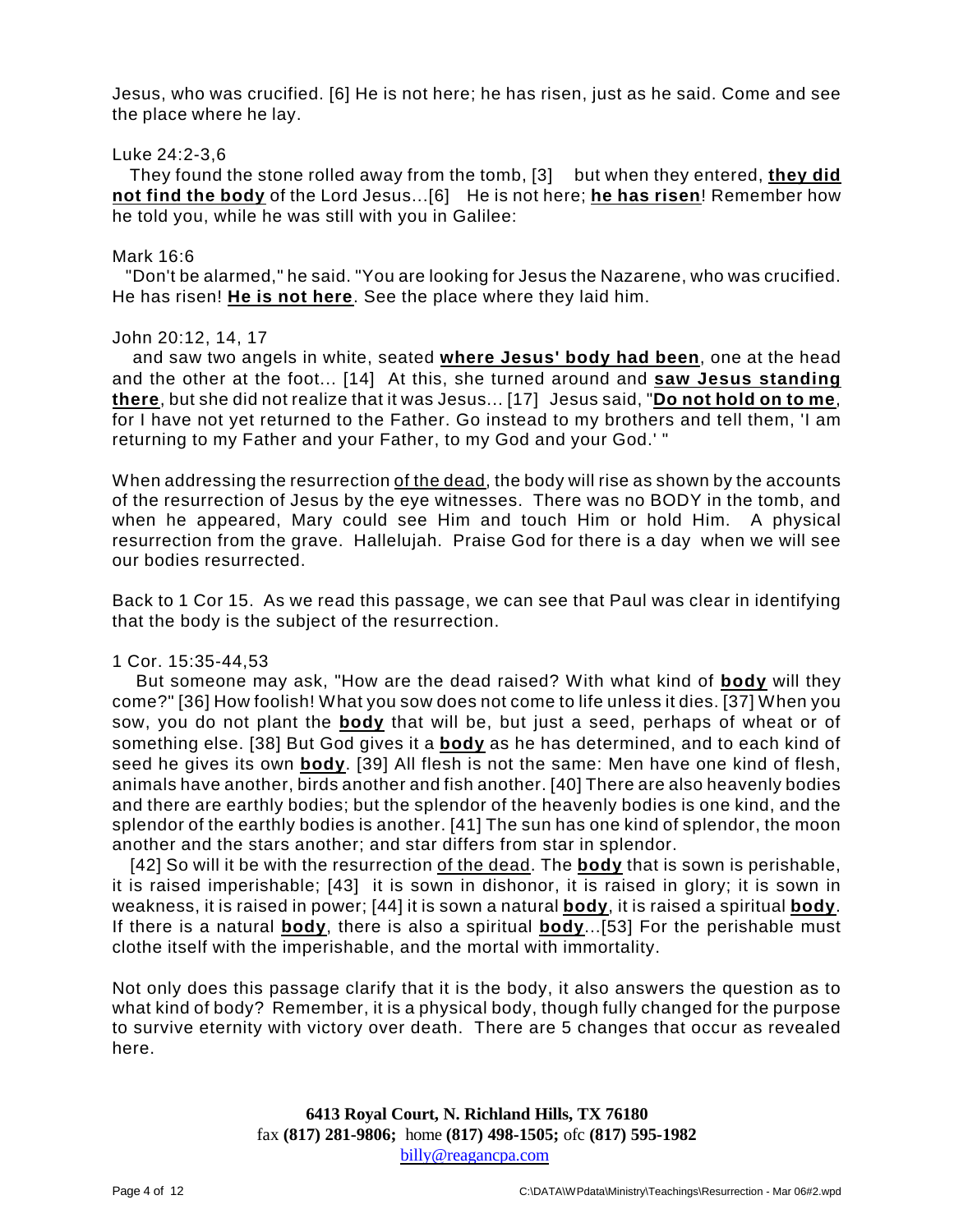- 1. vs 42 perishable to imperishable (or corruption to incorruption): The body that is buried, put in the grave, is perishing but when raised it will be imperishable. No longer subject to decay.
- 2. vs 43 dishonor to glory: no longer live in humility of the earthly body but in glory and honor in the new body.
- 3. vs 43 weakness to power: We can only imagine the power that is ours in Christ beginning with the promises we already have even in this mortal body and looking at what Jesus did in His physical glorified body yet it says from weakness to power in the new body.
- 4. vs 44 natural body to spiritual body: The natural body could be said to be the soulish body or one that has continuous battle with the soul vs the spirit. While the spiritual body is one that will be fully controlled by the spirit and yet fully physical.
- 5. vs 53 mortal to immortality: Those that are not in the grave perishing, decaying who are destined for such will be saved from that by our mortal bodies being changed to immortality.

In #4 above I think this is somewhat revealed in this verse

# 1 Cor. 15:23-24 (NIV)

But each in his own turn: Christ, the firstfruits; then, when he comes, those who belong to him. [24] Then the end will come, when he hands over the kingdom to God the Father after he has destroyed all dominion, authority and power.... [28] When he has done this, then the Son himself will be made subject to him who put everything under him, **so that God may be all in all.** 

When all of God will be in all things includes us.

Verse 28 reads from the Amplified Bible

1 Cor. 15:28

However, when everything is subjected to Him, then the Son Himself will also subject Himself to [the Father] Who put all things under Him, so that God may be all in all **[be everything to everyone, supreme, the indwelling and controlling factor of life]**.

As we continue in the reading of 1 Cor 15, the excitement of the event to come is over powering at times. A rejoicing and celebration rises up in me and I hope in you too. For you see we must get beyond the temporary thing called time and enter into the realm of eternity to be able to appreciate the truth that we have seen in just the few scriptures above. **Let me say that again a bit differently. WE MUST be able to live in this state of condition BUT fully focused on the hope by believing the eternity that is ours: ours that comes with the resurrection of our body.**

One of the greatest strongholds and lie the enemy can put on us is to keep us mindful of the temporary life and that death is the end. YES, I think every Christian has some truth of the after death promise, but how often do the really step into the mind set of eternity and revel in the victory over death? How many really understand that the body will live again with the breath of life, eternal life as give by the Great I AM as it was intended in the Garden of Eden.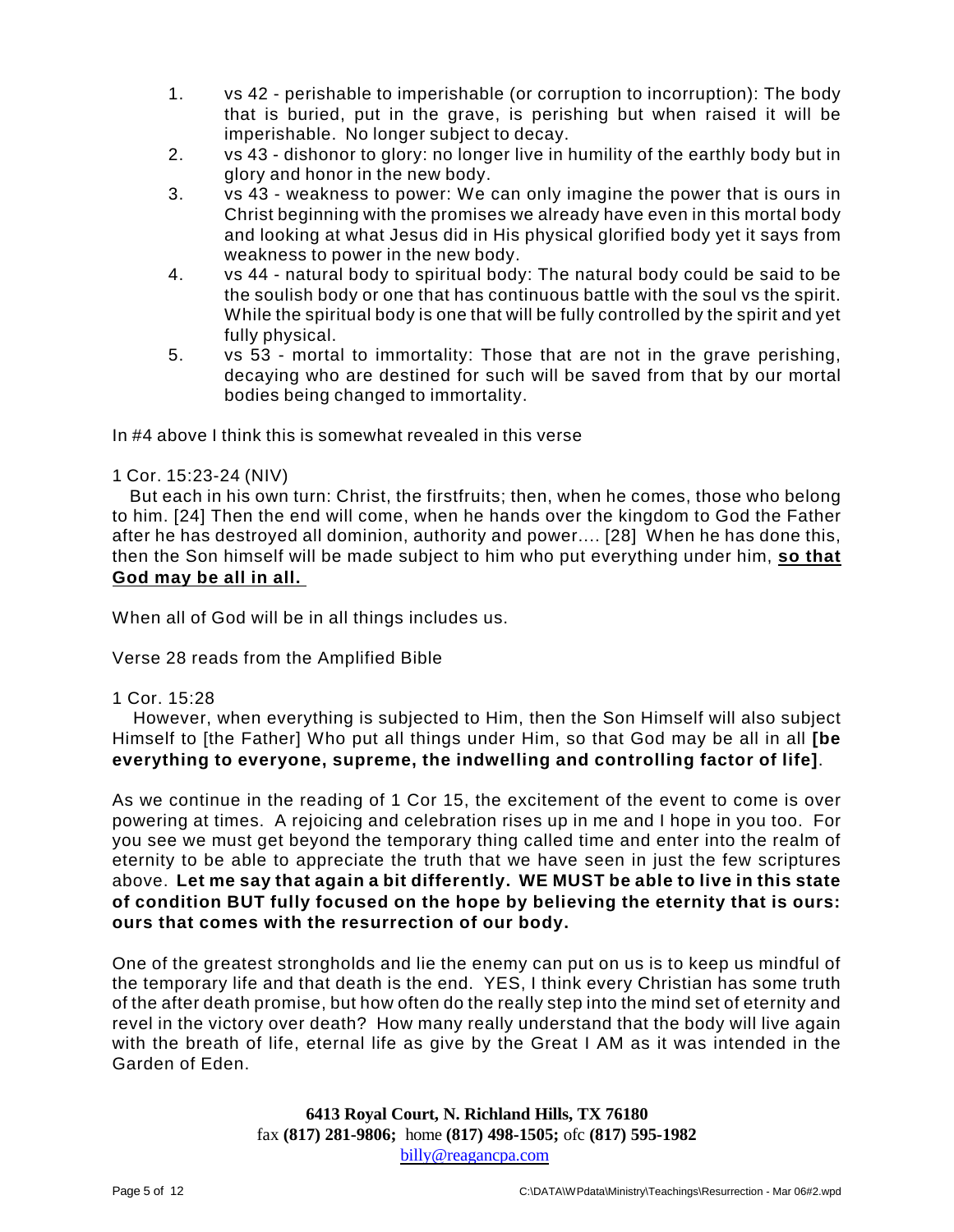# Genesis 3:22-24

And the Lord God said, "The man has now become like one of us, knowing good and evil. He must not be allowed to reach out his hand and take also from the **tree of life** and eat, **and live forever**." [23] So the Lord God banished him from the Garden of Eden to work the ground from which he had been taken. [24] After he drove the man out, he placed on the east side of the Garden of Eden cherubim and a flaming sword flashing back and forth **to guard the way to the tree of life**.

As we all know the soulish natural body came into existence and after the sin, began to die. Death is for those who do not accept Jesus as Lord and believe that he was raised from the grave. There is no life forever unless we eat of the tree of life, which has become Jesus Himself. This is why we see in scripture that Jesus is the bread of life that we must eat. I think he was the replacement of the tree of life. (Note to the reader - this really needs some line on line study that is not given here. In the book of Revelation there is a tree of life in the paradise of God found in the New Jerusalem and is said it was for the healing of the nations. It seems to be a different tree of life than that of Genesis that was in the Garden.)

### John 6:35

Then Jesus declared, "I am the bread of life. He who comes to me will never go hungry, **and he who believes in me** will never be thirsty.

John 6:48-50

I am the bread of life. [49] Your forefathers ate the manna in the desert, yet they died. [50] But here is the bread that comes down from heaven, which a man may eat **and not die.** 

Again, how do we receive the promise of eternal life. BY FAITH.

We can recall that Hebrew 11:1 defines faith:

Hebrews 11:1 (NIV)

Now faith is being sure of what we hope for and **certain of what we do not see**. Hebrews 11:1 (KJV)

Now faith is the substance of things hoped for, the evidence of things not seen.

Or one could say it like this:

# **Now faith is the substance of things hoped for and certain of what we do not see.**

The unseen hope we have causes faith to have substance for us and the evidence that the faith is present is being certain of what we do not see. What do we not see at this time? It is the changed body, to immortality, honorable and powerful body controlled by the spirit of God. WOW, **do you believe** it is yours and your body will be changed to that like Jesus.

Jesus said in

John 20:29

Then Jesus told him, "Because you have seen me, you have believed; **blessed are those who have not seen and yet have believed**."

In Revelation, it is written and Jesus said it - He promised it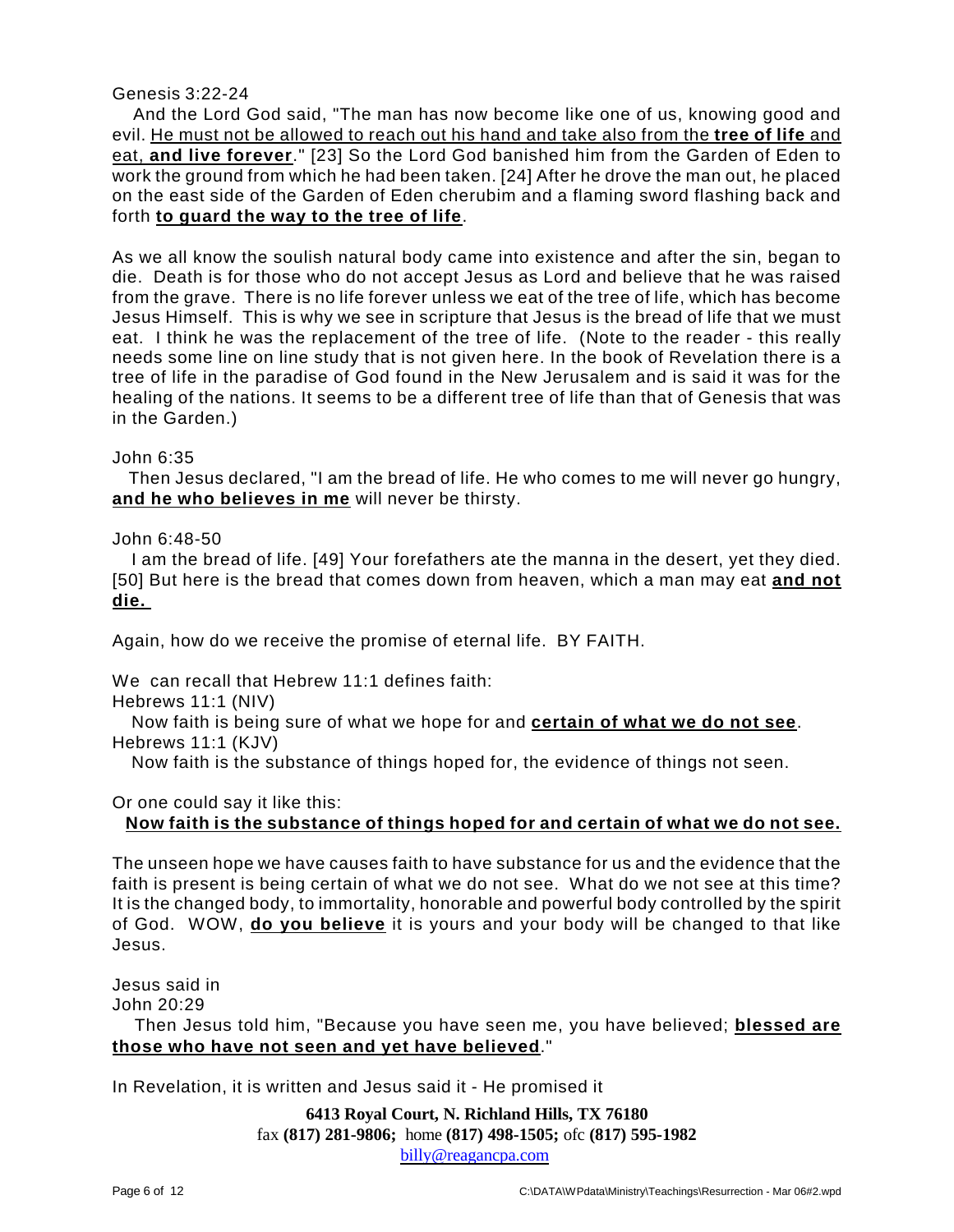Rev. 22:20

He who testifies to these things says, "**Yes, I am coming soon**." Amen. Come, Lord Jesus.

And when He comes He also told us how He would return at His second coming Acts 1:9-11

After he said this, he was taken up before their very eyes, and a cloud hid him from their sight.

[10] They were looking intently up into the sky as he was going, when suddenly two men dressed in white stood beside them. [11] "Men of Galilee," they said, "why do you stand here looking into the sky? **This same Jesus**, who has been taken from you into heaven, **will come back in the same way** you have seen him go into heaven."

As we have studied, Jesus was resurrected into a new physical body and appeared to many. Then in this physical body before their very eyes, He was taken up in a cloud and the promise was given that he would return the same way to gather us.

1 Thes. 4:16-18 (KJV)

For the **Lord himself shall descend** from heaven with a shout, with the voice of the archangel, and **with the trump of God**: and the dead in Christ shall rise first: [17] Then we which are alive and remain shall be caught up together with them in the clouds, to meet the Lord in the air: and so shall we ever be with the Lord. [18] Wherefore comfort one another with these words.

Then we return to 1 Cor 15 and read this

1 Cor. 15:51-54

Listen, I tell you a mystery: We will not all sleep, but **we will all be changed**-- [52] in a flash, in the twinkling of an eye, **at the last trumpet**. For the trumpet will sound, the dead will be raised imperishable, and we will be changed. [53] For the perishable must clothe itself with the imperishable, and the mortal with immortality. [54] When the perishable has been clothed with the imperishable, and the mortal with immortality, then the saying that is written will come true: **"Death has been swallowed up in victory."**

Victory in Jesus. Jesus alone.

John 6:29

Jesus answered, "The work of God is this: to believe in the one he has sent."

May you truly do as written in Romans

Romans 10:9-10

That if you confess with your mouth, "Jesus is Lord," **and believe in your heart that God raised him from the dead**, you will be saved. [10] For it is with your heart that you believe and are justified, and it is with your mouth that you confess and are saved.

I ask, have you believed or has it been just a mind set or understanding of the mind. But know this, if you believe and desire to enter the kingdom of God and receive the free gift of God, eternal life with Him, it is possible. It starts with agreeing with God that we are desperately in need for forgiveness and reconciling with Him. So first repent from your sins, turn from the sin of unbelief and sinful life and turn toward God and believe that He exists and that Jesus, the One and Only Son of God died for your sins and was raised from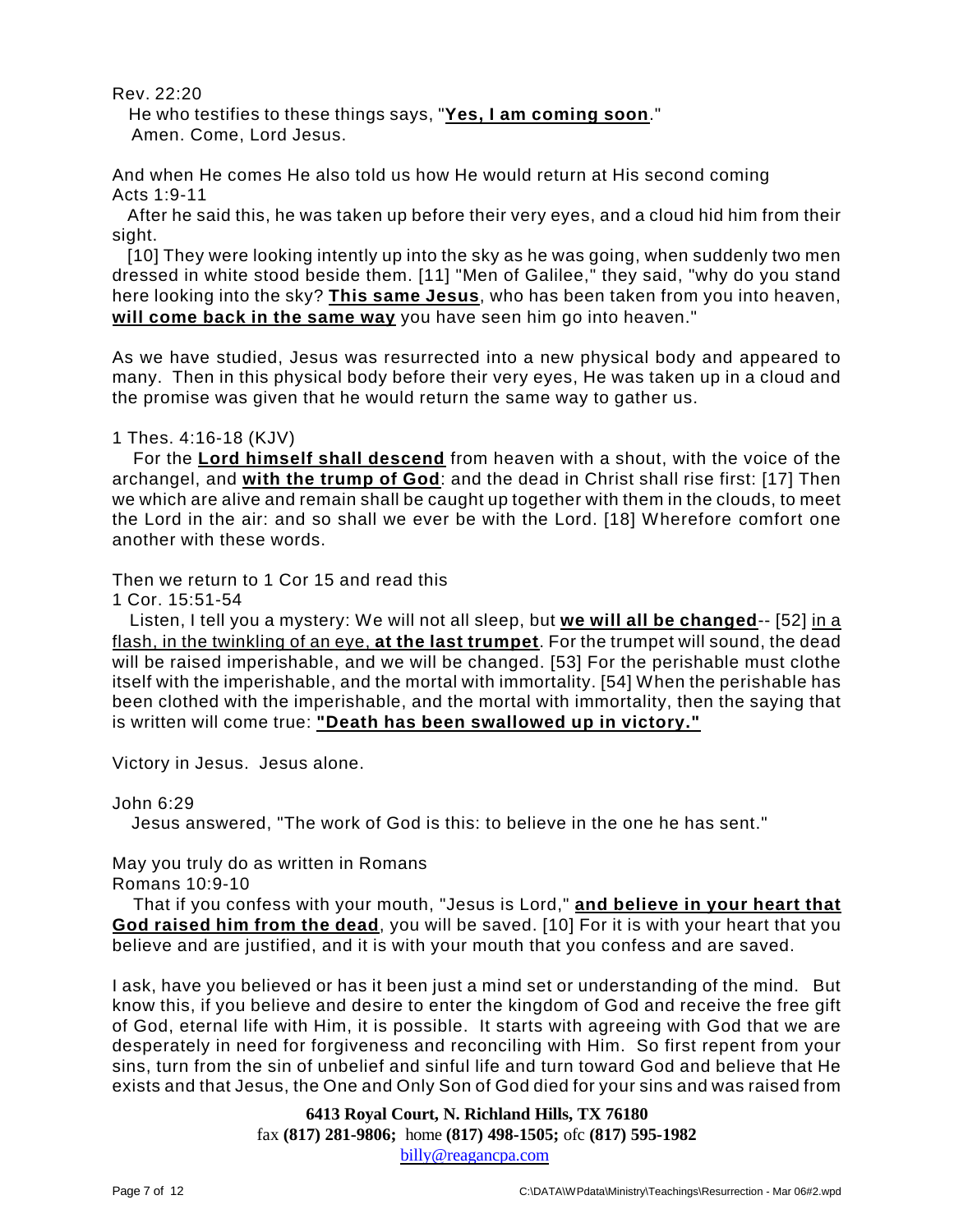the dead and ask His forgiveness and make Jesus Lord, ruler, King of your life and you will receive eternal life and be saved.

If you have done this from your heart, with sincere desire, it says in the Word that those who call upon the Lord shall be saved. You are now reborn, that is to say born of God with the seed of God in your spirit and eternal life with God is now yours.

Call me or find a bible believing church and go to the pastor and tell him of your decision (this is your confession) and ask to be baptized because of your confession.

Praise God and celebrate.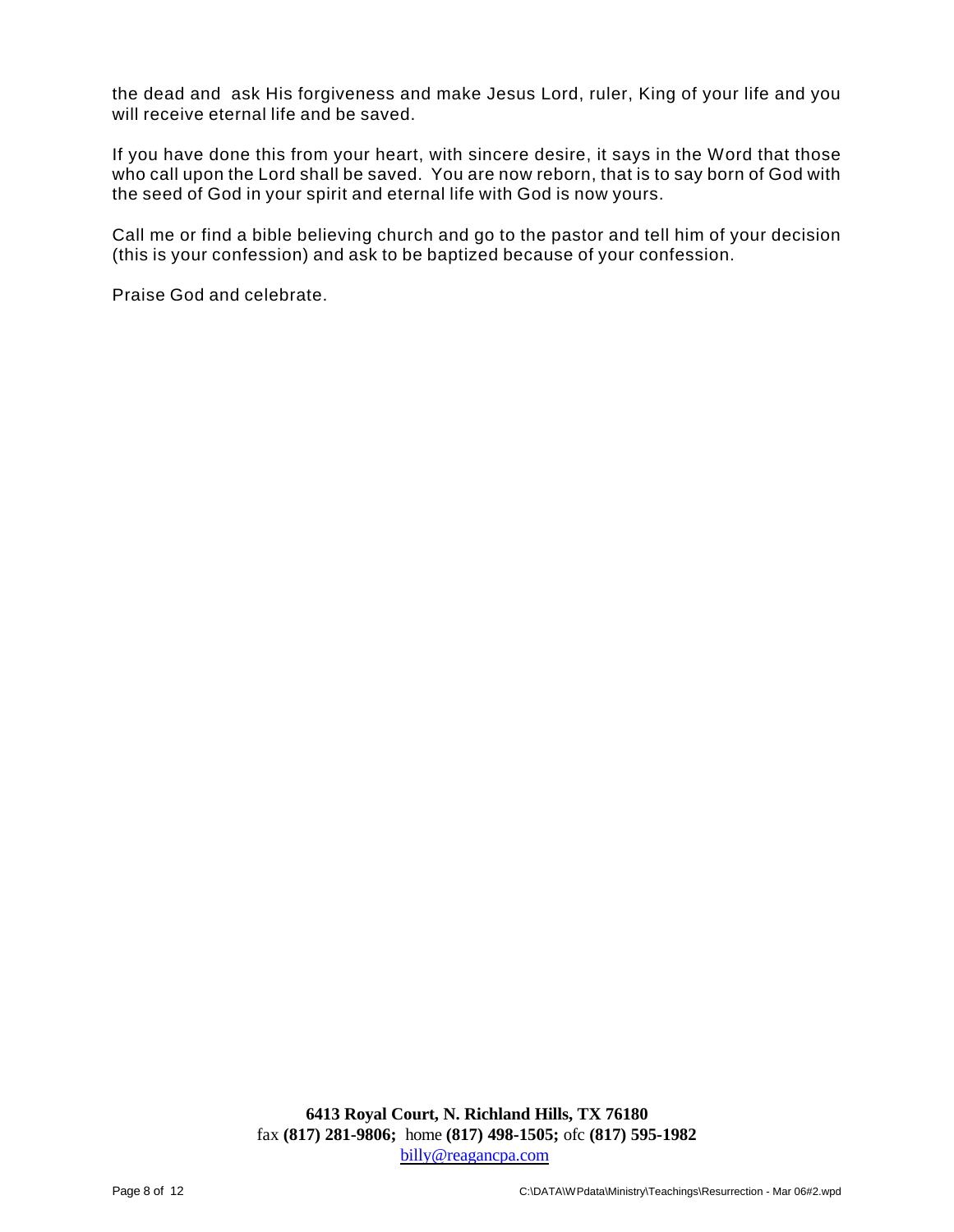# **The following is only an extended study of a couple of passages above**

Now I could stop here, but I am compelled to do a little line upon line teaching from the two passages from 1 Thess 4:16-18 and 1 Cor 15:51-54.

As stated in the Isa 28:9-10, it is important to have every line and precept fit and not be forced. Otherwise there is a major problem of correctly dividing the Word of God. I hope to successfully demonstrate a little of this concept if the Lord so permits.

In 1 Thes 4:16 you can see that Jesus will return with the sound of the trumpet. Line upon line then reveals in the 1 Cor 15:52 it reveals it will be the last trumpet. If we then go to Revelation 8:1-2 the seventh seal was opened and seven angels were given seven trumpets.

Rev. 8:1-2

When he opened the seventh seal, there was silence in heaven for about half an hour. [2] And I saw the seven angels who stand before God, and to them were given seven trumpets.

So the last trumpet is the  $7<sup>th</sup>$  Trumpet. You will find it is sounded in Rev 11:15 and confirms King of kings and Lord of lords has taken His Kingdom

Rev. 11:15

The seventh angel sounded his trumpet, and there were loud voices in heaven, which said:

"The kingdom of the world has become the kingdom of our Lord and of his Christ, and he will reign for ever and ever."

And in vs 18 it declares that Jesus, God's wrath has now come

Rev. 11:18

The nations were angry;

### and **your wrath has come**.

The time has come for judging the dead,

and for rewarding your servants the prophets

and your saints and those who reverence your name,

both small and great--

and for destroying those who destroy the earth."

And in the following chapters up to chapter 16 it explains many things but it continues and reveals that the seventh trumpet has finally released seven angels with seven last plagues that is the wrath of God

Rev. 16:1

Then I heard a loud voice from the temple saying to the seven angels, "Go, pour out the seven bowls of God's wrath on the earth."

**With Jesus's coming at the seventh trumpet**, it brings the wrath of God and this is at the end of the final 3 ½ years where Satan had poured out his wrath on earth and is called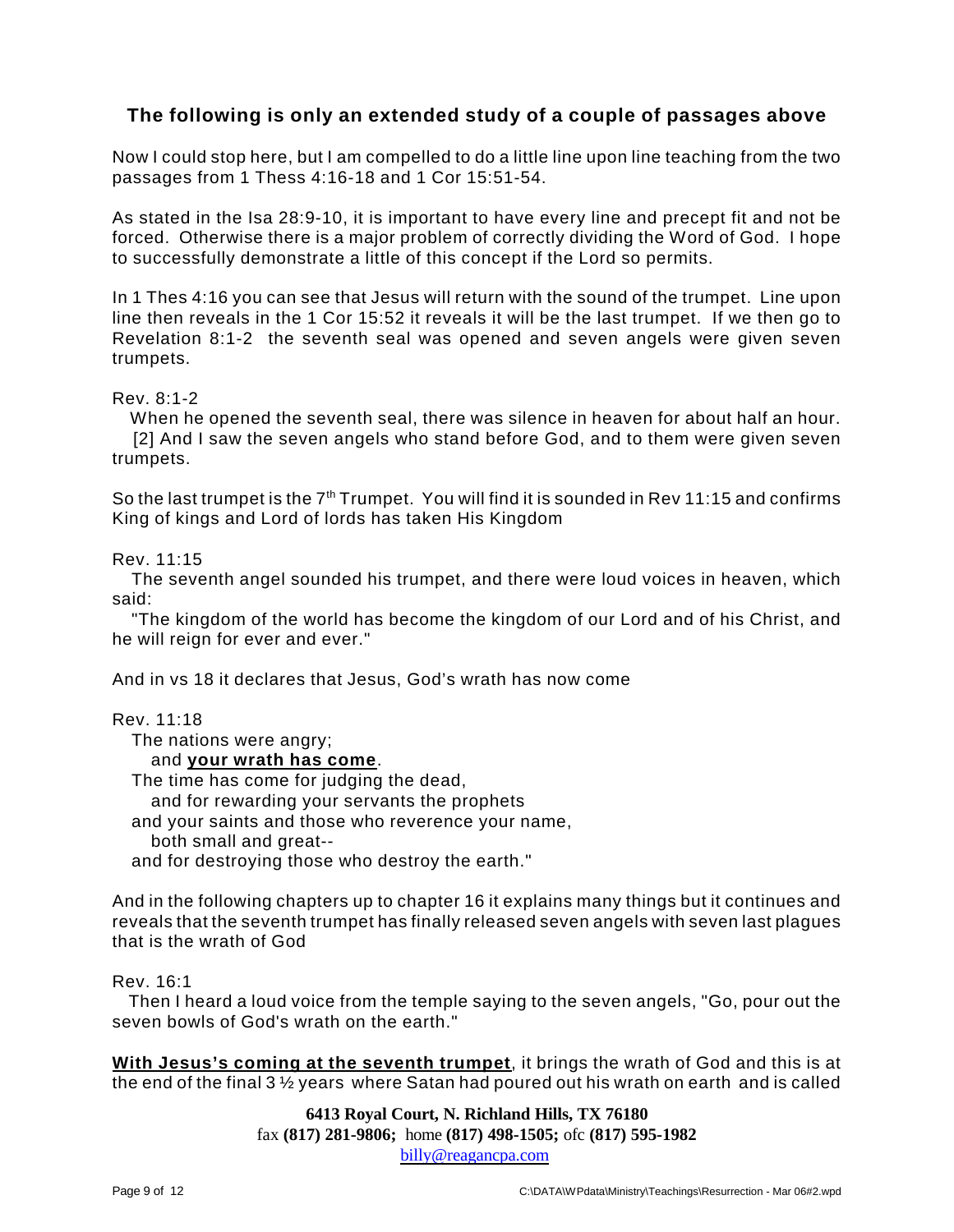the great tribulation in Matthew 24:21 (seen later)

Rev. 12:12 (KJV)

Therefore rejoice, ye heavens, and ye that dwell in them. Woe to the inhabiters of the earth and of the sea! for the **devil is come down unto you, having great wrath**, because he knoweth that he hath but a short time.

And then in Rev. 12:17

And the dragon was wroth with the woman, and went to make war with the remnant of **her seed, which keep the commandments of God, and have the testimony of Jesus Christ.** 

Just another note about this time of God's wrath 'in that day'. God is a jealous God and will not be partners with Satan as it is expressed in Isa 2:11 & 17.

Isaiah 2:11 (NIV)

The eyes of the arrogant man will be humbled and the pride of men brought low;

the **Lord alone will be exalted in that day**.

Isaiah 2:17 (NIV)

The arrogance of man will be brought low and the pride of men humbled;

the **Lord alone will be exalted in that day**,

In Rev 12:17, these are the saints of God, the Christians who have the testimony of Jesus Christ. And the dragon is Satan and Satan has given power to the beast as seen in this next verse:

Rev. 13:5 (NIV)

The beast was given a mouth to utter proud words and blasphemies and to exercise his authority for forty-two months...

[7] He was **given power to make war against the saints and to conquer them**. And he was given authority over every tribe, people, language and nation.

Rev. 13:10 (NIV) If anyone is to go into captivity, into captivity he will go. If anyone is to be killed with the sword, with the sword he will be killed. This calls for patient endurance and faithfulness on the **part of the saints**.

Note this is speaking of the saints because they are still present during the time of the wrath of Satan and for a period of 3 ½ years.

Again I say - FAITH is activated by what we believe from God's word. So being certain of what is not seen, the resurrection of our bodies, is important especially in the trial and hardships we will face in these end times.

The final period of 3 ½ years or 42 months (see Rev 12:14 and 13:5) begin once the beast takes power. We find that Jesus returns after this time in Matt 24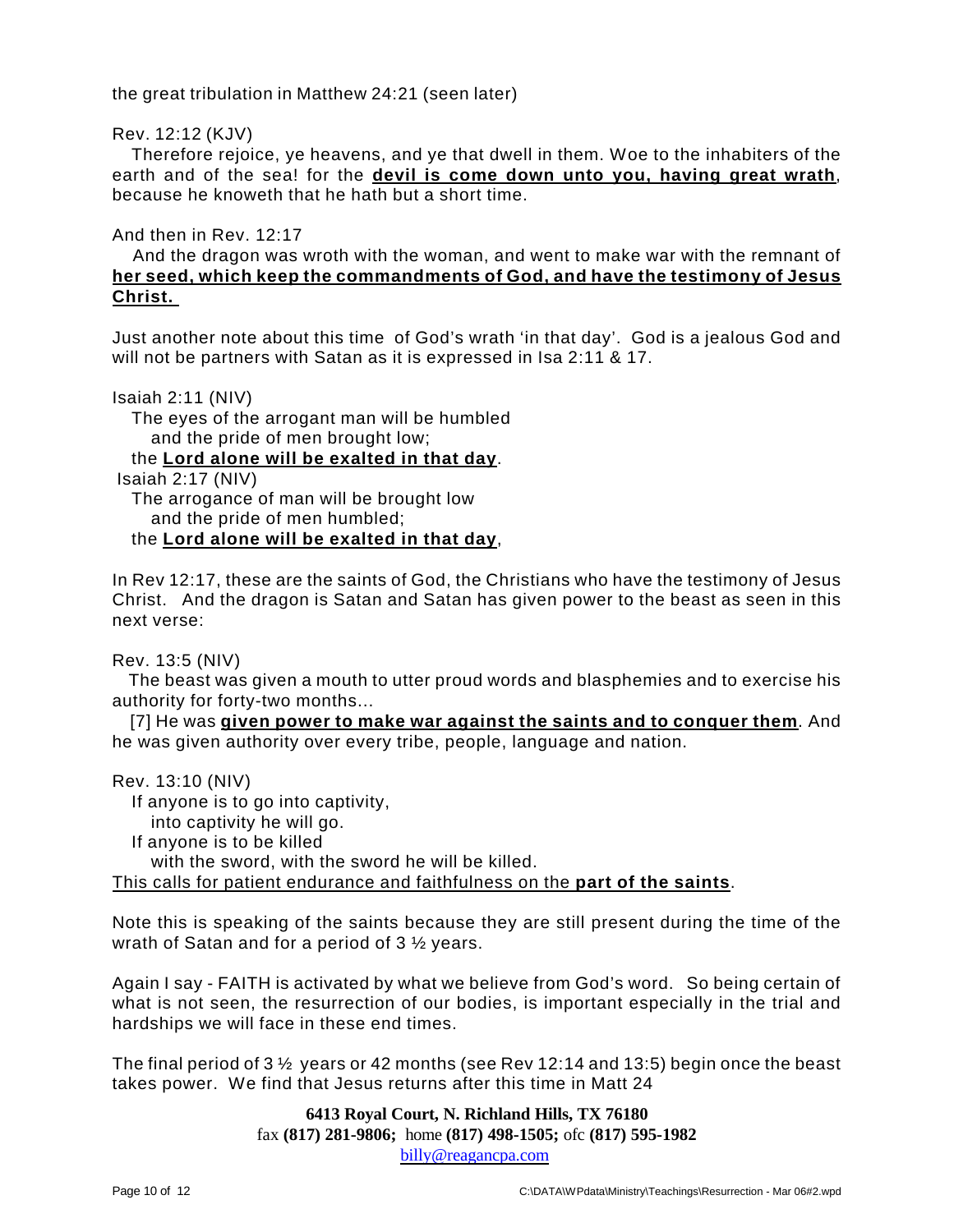### Matthew 24:21

For then shall be **great tribulation**, such as was not since the beginning of the world to this time, no, nor ever shall be.

# Matthew 24:29-31

**Immediately after the tribulation** (see vs 21) of those days shall the sun be darkened, and the moon shall not give her light, and the stars shall fall from heaven, and the powers of the heavens shall be shaken: [30] And then shall **appear the sign of the Son of man in heaven**: and then shall all the tribes of the earth mourn, and they shall see the Son of man coming in the clouds of heaven with power and great glory. [31] And he shall send his angels with a great **sound of a trumpet**, and **they shall gather together his elect** from the four winds, from one end of heaven to the other.

Now notice line upon line. The trumpet again is identified and the sound to gather the saints, the elect and from Revelation the seventh trumpet is the last trumpet which brings the wrath of God at the end of the great tribulation, Matt 24:21.

That is not all, because now I want to go back to some of the verses in the study of the resurrection. Remember what was said about Jesus' coming. It would be the same as it was as when He left. We will be able to SEE him in the clouds as all did when He ascended. They were gazing into the sky until a cloud hid Him from their sight. So it will be on is return.

What **many** say about this event is false or untrue teaching. Let us look at it now.

1 Cor. 15:51-52

Behold, I shew you a mystery; We shall not all sleep, but **we shall all be changed**, [52] **In a moment, in the twinkling of an eye, at the last trump**: for the trumpet shall sound, and the dead shall be raised incorruptible, **and we shall be changed**.

Line upon line. I want you to see. **The change** to imperishable and to immortality is in a twinkling of an eye. NOT the gathering. It will be the same as when Jesus left, all will see and He will gather us into the clouds before He pours out HIS WRATH.

This will encroach on much of the teaching you have heard. But I have discovered the questions that come from the line upon line review must be joined with the other verses not to ignore them but to gain a better and more complete understanding of the particular doctrine that is being studied.

```
As Rev 13:10 says "endurance and faithfulness" then we read why in Isaiah 7:9b
If you do not stand firm in your faith,
you will not stand at all.' "
```
Though I have touched on another doctrine, the rapture, you see it is not separate from the resurrection of the dead. IT IS THE SAME. This is why it is call the first resurrection in Rev  $20.4 - 5$ 

# Rev. 20:4-5

I saw thrones on which were seated those who had been given authority to judge. And I saw the souls of those who had been beheaded because of their testimony for Jesus and